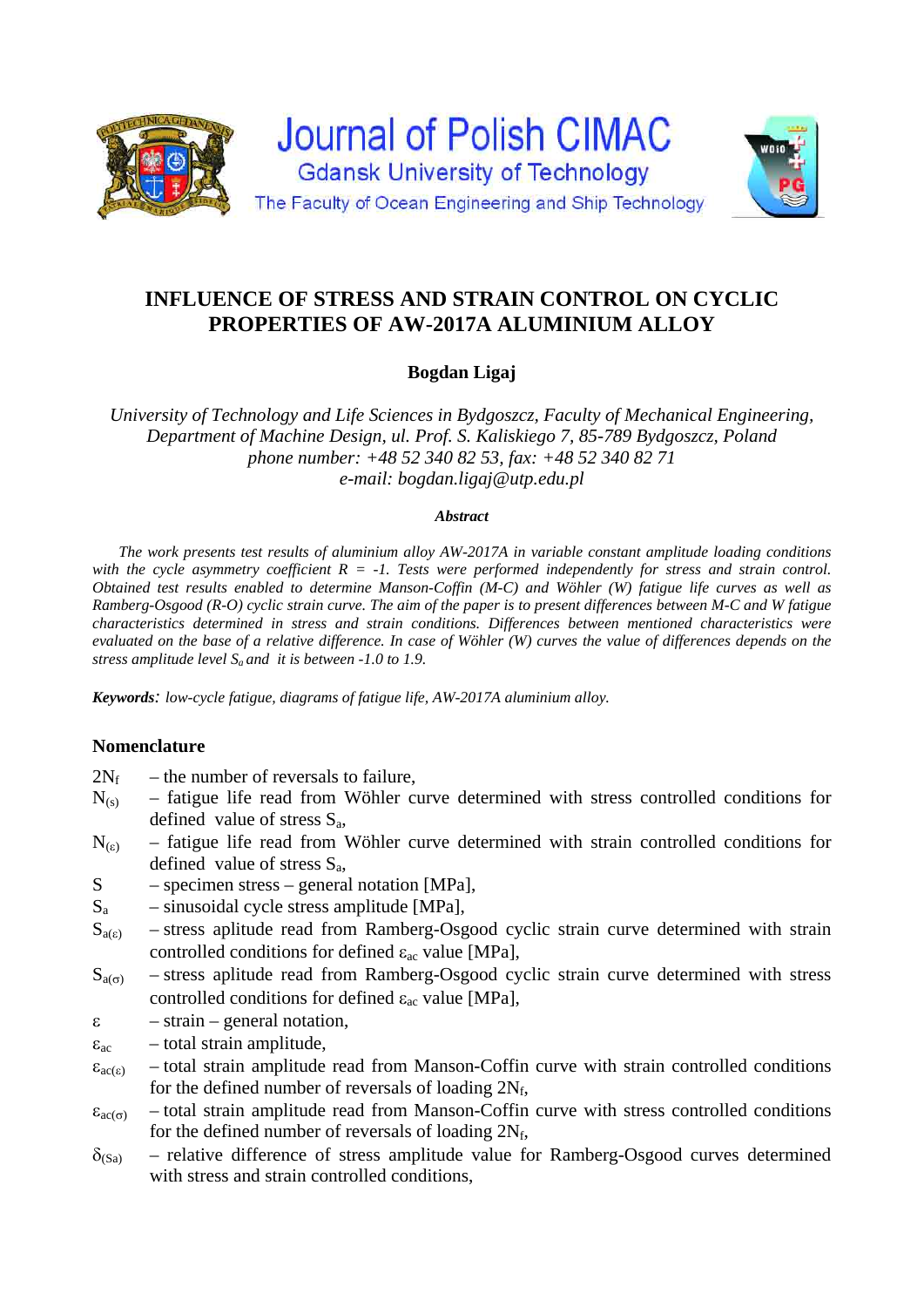- $\delta_{\text{\tiny (E)}}$  relative difference of total strain amplitude value for Manson-Coffin curves determined with stress and strain controlled conditions,
- $\delta_{(N)}$  relative difference of fatigue life for Wöhler curves determined with stress and strain controlled conditions.

#### **1. Introduction**

Fatigue life calculations of structural elements in variable loading conditions are performed with an application of fatigue life curves: Wöhler (W) or Manson-Coffin (M-C). In the range of high cycle fatigue (HCF) life the Wöhler curve is applied while in the range of low cycle fatigue life the Mason-Coffin one. The mentioned W and M-C curves are determined in variable test conditions. The first of them is determined in stress controlled conditions( $S_a$  = const.) whereas the second one in strain controlled conditions ( $\varepsilon_{ac}$  = const.) [2].

In the work [4] there were presented results of C45 steel (softening-hardeninh steel,  $R_m/R_e = 1.6$ ) performed on plain steel specimens in strain and stress controlled conditions. The comparative analysis between Wöhler and Manson-Coffin fatigue life curves was performed. Differences of fatigue lives between W curves for stress and strain control are: for  $S_a = 550 \text{ MPa}$  –  $\delta_{550}$  = 21.6 %, for S<sub>a</sub> = 250 MPa –  $\delta_{250}$  = -36.1 %. In case of M-C curves fatigue life differences are: for  $\varepsilon_{ac} = 0.03 - \delta_{0.03} = 51.4$  %, for  $\varepsilon_{ac} = 0.0015 - \delta_{0.0015} = -190.1$  %. Concluding the author points relatively small differences between fatigue life curves W and M-C determined in  $S_a$  = const. and  $\varepsilon_{ac}$  = const. conditions what enables their interchangeable application.

The goal of the work [3] was to compare Ramberg-Osgood (R-O), Wöhler and Manson-Coffin curves determined in stress and strain controlled conditions. There was tested austenitic steel X5CrMi18-10 (steel that undergo cyclic hardening,  $R_m/R_{0,2} = 2.0$ ) and tests were performed on plain specimens. Relative differences among R\_O, M-C and W characteristics were presented as diagrams and the range of their changes is: for R-O –  $\delta_{(Sa)} = -0.15 \div 0.16$ , for M-C –  $\delta_{\text{(s)}} = -0.20 \div -0.02$ , for W –  $\delta_{\text{(N)}} = -0.90 \div 0.55$ . In the summary authors indicate that the value of differences is conected with the type of material and the value of stress amplitudes  $S_a$  or the total strain amplitude  $\varepsilon_{ac}$ .

On the base of works [3] and [4] one can state that differences among R-O, M-C and W curves are conected with cyclic properties of a material. Therefore the aim of this work is the evaluation of values of relative differences among R-O, M-C and W characteristics determined in stress controlled ( $S_a$  = const.) and strain controlled ( $\varepsilon_{ac}$  = const.) conditions for AW-2017A aluminium alloy.

The scope of the work covers the presentation of test results in static and variable loading conditions and the comparative analysis of Ramberg-Osgooda, Manson-Coffin and Wöhler curves.

#### **2. Experimental tests**

#### 2.1. Material for test

For tests there was assumed magnesium and copper aluminium alloy AW-2017A (alloy indication AlCu4MgSi (A)) in accordance with PN-EN 573-3:2010 and PN-EN 573-3/AK:1998 standards. Increased constituents of copper and magnesium in the alloy results in increase of strength properties and decrease of plastic properties [1]. Chemical composition of the alloy and percentage of individual constituents was presented in tab. 1.

Material for specimens was bought in a form of a round bar with 25 mm diameter. Material condition was defined as T4 what indicates that aluminium alloy undertook solution heat treatment and aging to obtain stable state.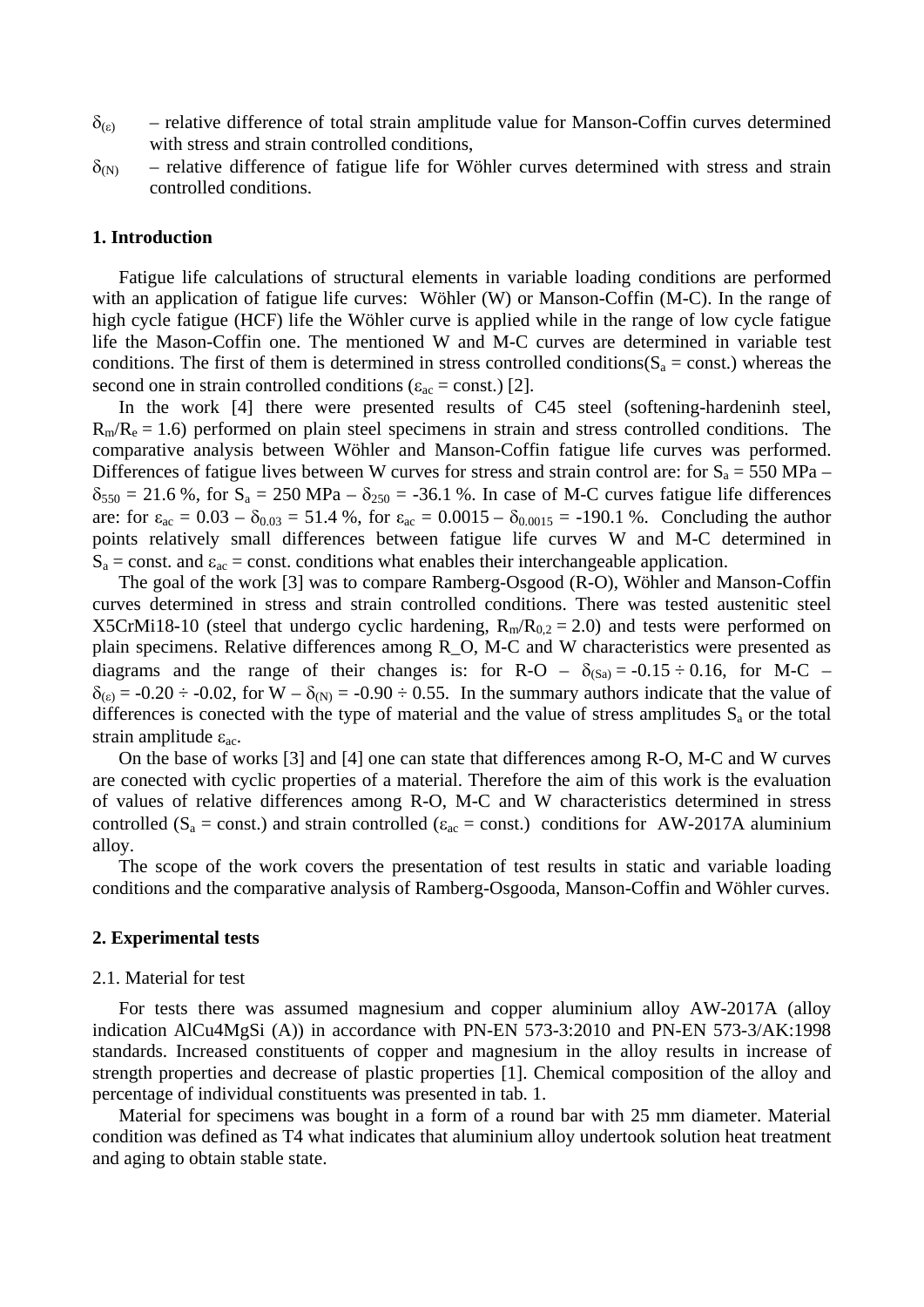*Table 1. Chemical composition of AW-2017A T4 aluminium alloy* 

|                                         | Percentage of constituents, % |     |    |    |    |     |     |     |     |                                                                                                                                   |
|-----------------------------------------|-------------------------------|-----|----|----|----|-----|-----|-----|-----|-----------------------------------------------------------------------------------------------------------------------------------|
|                                         | Cu                            | Fe  | Si | Mn | Mg | Zn  |     |     | Ti  | Inne                                                                                                                              |
|                                         |                               | max |    |    |    | max | max | max | max |                                                                                                                                   |
| In accordance with<br>PN-EN 573-3: 2010 | $3.5 \div 4.5$                | 0.7 |    |    |    |     |     |     |     | $\vert 0.2 \div 0.8 \vert 0.4 \div 1.0 \vert 0.4 \div 1.0 \vert 0.25 \vert 0.1 \vert 0.1 \vert 0.15 \vert 2r + Ti \leq 0.2 \vert$ |

2.2. Test results in static loading conditions

Tests in static loading conditions were performed in accordance with PN-EN ISO 6892-1:2010 standard. Obtained test results are included in table 2 where mean values as well as standard deviations of determined parameters are given. The examplary course of  $S = f(\varepsilon)$  dependance was presented in fig. 1a. Additionally there was presented a fragment of dependance  $S = f(\epsilon)$  for the limited strain range ( $\varepsilon = 2\%$ ) in order to present the shape of characteristic in the range of elastic limit (fig.1b). The value of relation  $R_m/R_e = 1.48$ .

*Table 2. Static properties of AW-2017A alloy in tensile loading conditions* 

|                           | Static properties of AW-2017A alloy |               |                           |            |      |           |  |
|---------------------------|-------------------------------------|---------------|---------------------------|------------|------|-----------|--|
|                           | $\mathbf{n}_{\rm e}$                | $\rm R_{0.2}$ | $\mathbf{r}_{\mathsf{m}}$ |            |      |           |  |
|                           | <b>MPa</b>                          | <b>MPa</b>    | <b>MPa</b>                | <b>MPa</b> | $\%$ | %         |  |
| Mean values               | 316.7                               | 320.1         | 469.5                     | 73077      | 16.  | 23.0      |  |
| Standard deviation values |                                     | J.6           | 4.5                       | 1304       |      | $\rm 0.8$ |  |



*Fig. 1. The examplary dependance*  $S = f(\varepsilon)$  for aluminium alloy AW-2017A (a) and its fragment limited to  $\varepsilon = 2\%$  (b)

2.3. Cyclic properties of aluminium alloy in stress and strain controlled conditions

Tests of steel cyclic properties under stress and strain control was performed in sinusoidal loading conditions characterized by the cycle asymmetry coefficient  $R = -1$ . Realization of a loading cycle was performed in accordance with the scheme presented in fig. 2. In tests tere were applied specimens with 10 mm diameter and meseaurement base length 18 mm that fulfill requirements of PN-84/H-04334 standard.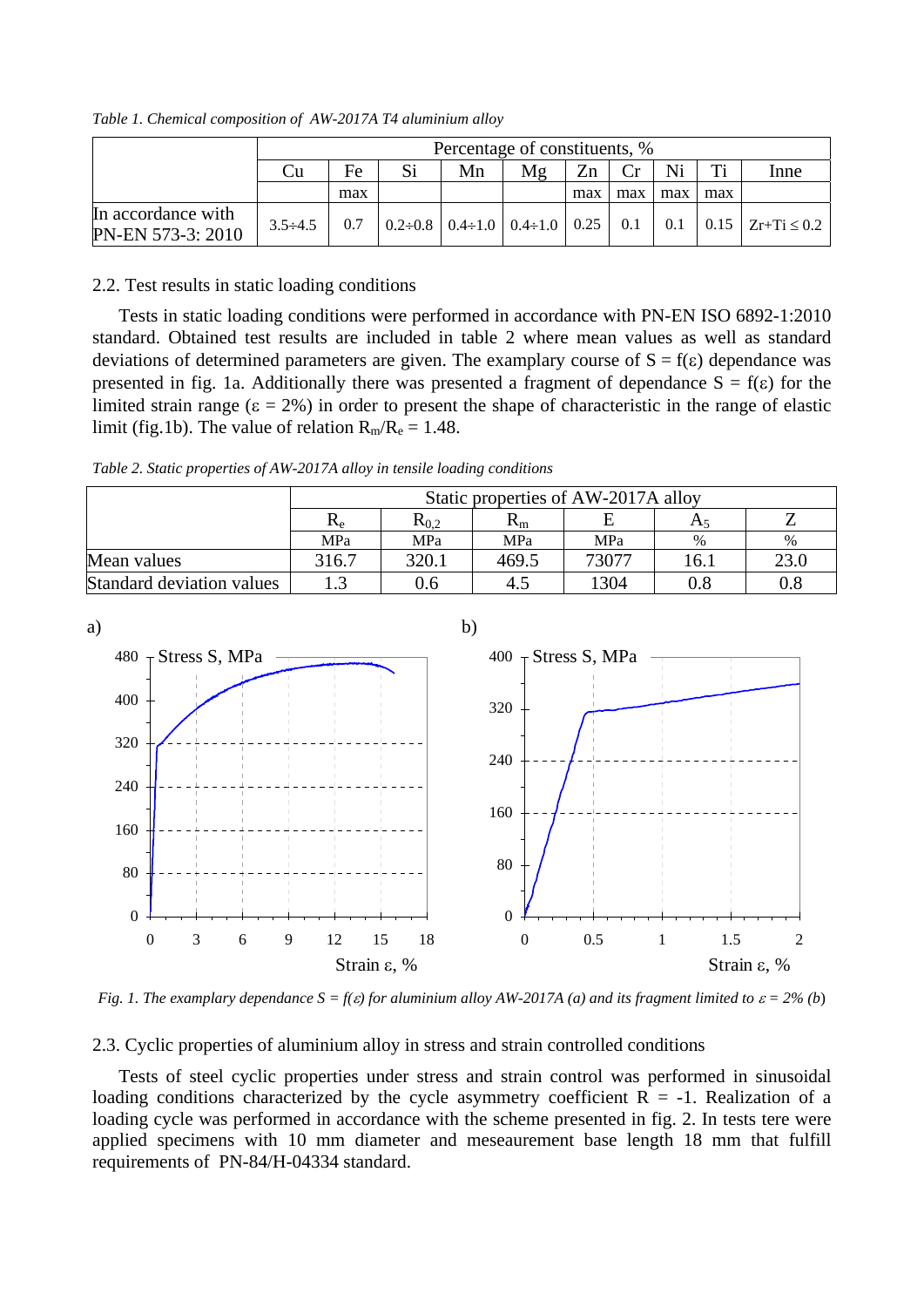

*Fig. 2. Loading cycle scheme applied in fatigue tests with control: a – stress, b – strain* 

Obtained fatigue test results enabled to determine Ramberg-Osgood  $(S_a - E_{ac})$  cyclic deformation curve described with the formula:

$$
\varepsilon_{ac} = \frac{S_a}{E} + \left(\frac{S_a}{K'}\right)^{\frac{1}{n'}}
$$
 (1)

Manson-Coffin fatigue life curve  $(\epsilon_{ac} - 2N_f)$ 

$$
\frac{\Delta \varepsilon_{ac}}{2} = \varepsilon_f \left( 2N_f \right)^c + \frac{\sigma_f}{E} \left( 2N_f \right)^b \tag{2}
$$

and Wöhler fatigue life curve  $(S_a-N)$ 

$$
\log S_{a} = -\frac{1}{m_{(-1)}} \log N + b_{(-1)}
$$
(3)

Values of parameters appearing in equations (1), (2) and (3) were presented in the table 3.

*Table 3. Parameters of equations describing Ramberg-Osgood, Manson-Coffin and Wöhler curves for AW-2017A aluminium alloy* 

|                                           |       |                  |     | Test conditions                    |                                                  |  |  |  |
|-------------------------------------------|-------|------------------|-----|------------------------------------|--------------------------------------------------|--|--|--|
|                                           |       |                  |     | Stress-controlled $(S_a = const.)$ | Strain-controlled ( $\varepsilon_{ac}$ = const.) |  |  |  |
|                                           |       | E                | MPa | 73077                              | 73077                                            |  |  |  |
| Equation parameters<br>curves<br>$\sigma$ | $M-C$ | $\mathbf{c}$     |     | $-1.1871$                          | $-1.3979$                                        |  |  |  |
|                                           |       | b                |     | $-0.1091$                          | $-0.0737$                                        |  |  |  |
|                                           |       | $\varepsilon_f$  |     | 2.406                              | 12.505                                           |  |  |  |
|                                           |       | $\sigma_{\rm f}$ | MPa | 836                                | 632                                              |  |  |  |
|                                           | $R-O$ | n                |     | 0.0741                             | 0.0514                                           |  |  |  |
|                                           |       | K'               | MPa | 640                                | 556                                              |  |  |  |
|                                           | W     | $m_{(-1)}$       |     | 8.64                               | 13.79                                            |  |  |  |
|                                           |       | $b_{(-1)}$       |     | 2.9230                             | 2.7817                                           |  |  |  |

#### **3. Analysis of test results**

Evaluation of obtained test results strain and stress controlled conditions was based on the comparative analysis of Ramberg-Osgood, Manson-Coffin and Wöhler curves that led to determine differences of relative values.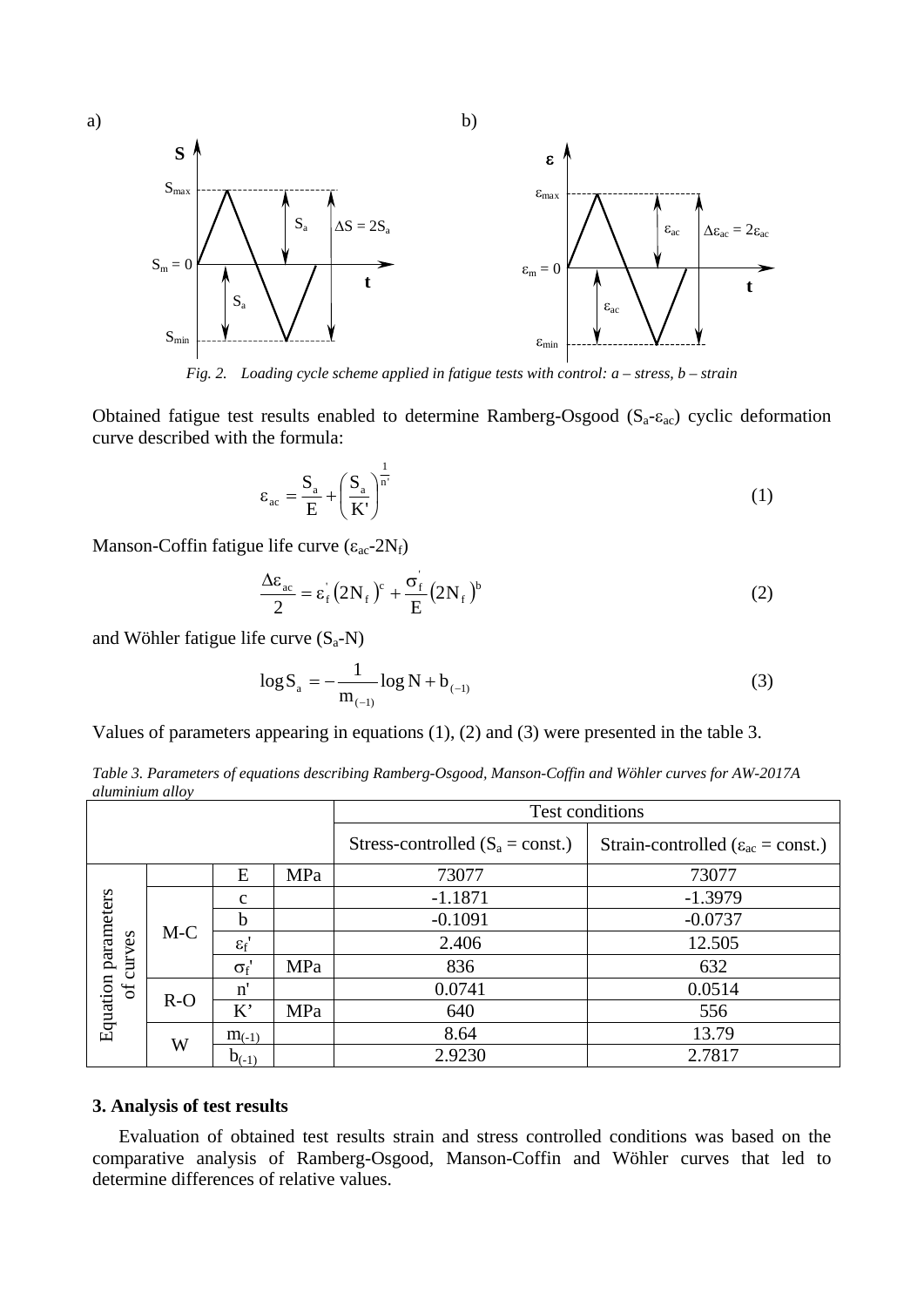Analysis of Ramberg-Osgood cyclic deformation was conducted on the base of relative difference of amplitudes of nominal stress  $\delta_{\text{(Sa)}}$  determined from the equation:

$$
\delta_{(Sa)} = \frac{S_{a(\sigma)} - S_{a(\epsilon)}}{S_{a(\epsilon)}}
$$
\n(4)

Results of amplitudes  $S_{a(\sigma)}$  and  $S_{a(\epsilon)}$  were read from the Ramberg-Osgood curve for  $\epsilon_{ac}$  specific values. Strain-controlled test results were a reference point in the conducted analysis.

Comparison of Mason-Coffin fatigue life curves was conducted on the base of the analysis of difference value of relative total strain amplitude  $\delta_{\text{(sac)}}$  determined from the equation:

$$
\delta_{(\varepsilon)} = \frac{\varepsilon_{\text{ac}(\sigma)} - \varepsilon_{\text{ac}(\varepsilon)}}{\varepsilon_{\text{ac}(\varepsilon)}}
$$
(5)

Values of total strain amplitudes  $\varepsilon_{\text{ac}(\sigma)}$  and  $\varepsilon_{\text{ac}(\varepsilon)}$  were read from the Mason-Coffin curve for specific values of the number of reversals of loading  $2N_f$ . Strain-controlled test results were a reference point in the conducted analysis.

Differences among test results, shown in a form of Wöhler curves for stress and straincontrolled conditions, were analyzed on the base of a value of relative difference of fatigue lives N calculated from the equation:

$$
\delta_{(N)} = \frac{N_{(\sigma)} - N_{(\varepsilon)}}{N_{(\varepsilon)}}
$$
\n(6)

Values of fatigue life  $N_{(s)}$  and  $N_{(s)}$  were read from Wöhler curves for specific value of stress amplitude  $S_a$ . Strain-controlled test results were a reference point in the conducted analysis.



*Fig. 3. Comparison of Ramber-Osgood cyclic hardening curves in stress and strain controlled conditions (a) leading to determination of relative difference of nominal stress amplitude Sa (b)*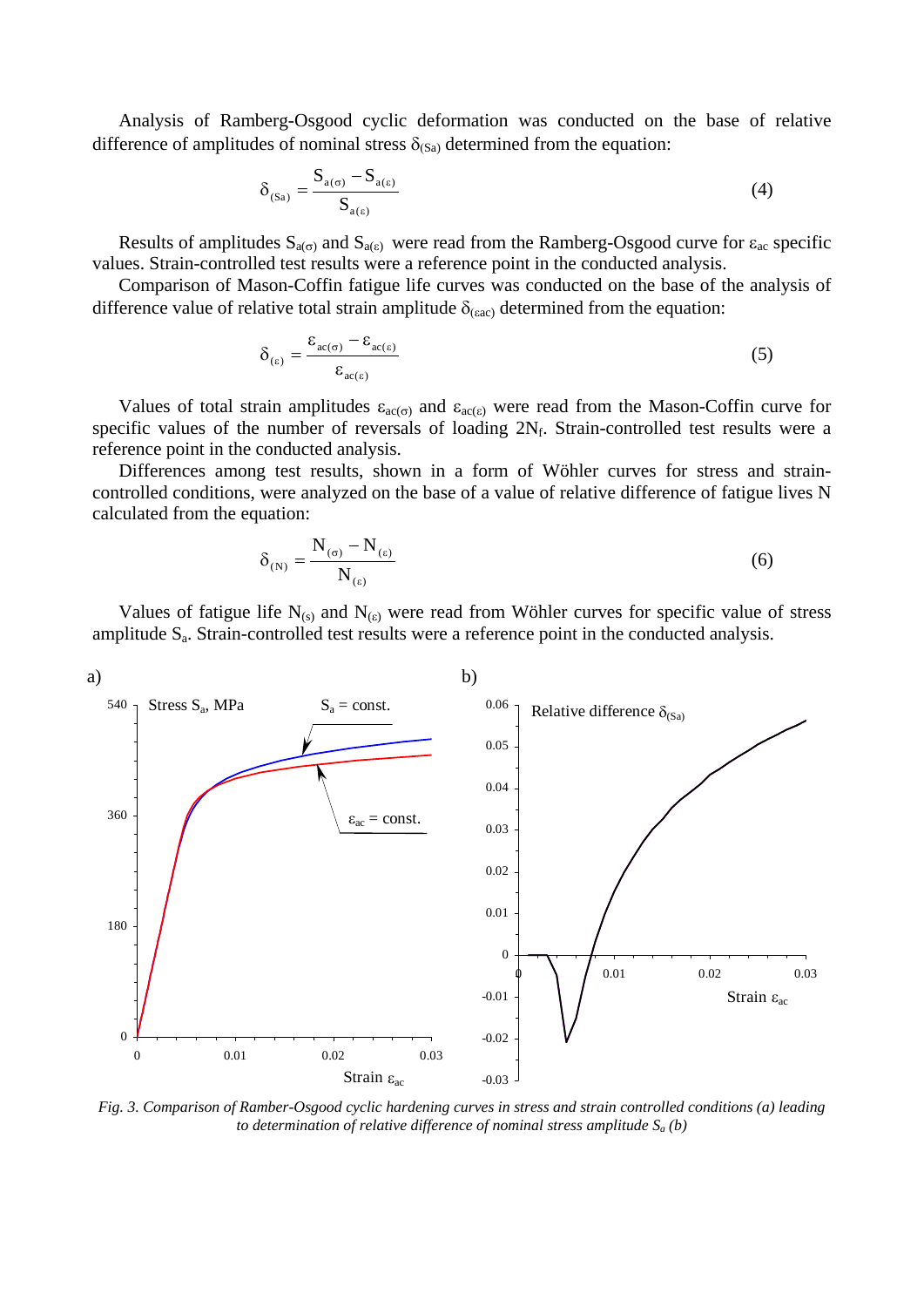

*Fig. 4. Comparison of Mason-Coffin fatigue life curves in stress and strain controlled conditions (a) leading to determination of relative difference of total strain amplitude*  $\varepsilon_{ac}$  (b)



*Fig. 5. Comparison of Wöhler fatigue life curves in stress and strain controlled conditions (a) leading to determination of relative difference of number of cycles N (b)* 

In fig. 3a there were presented test results in the form of R-O curves determined in stress controlled ( $S_a$  = const.) and strain controlled ( $\varepsilon_{ac}$  = const.) conditions. Mutual position of curves indicates their high conformity. It is confirmed by the diagram of relative value difference of stress